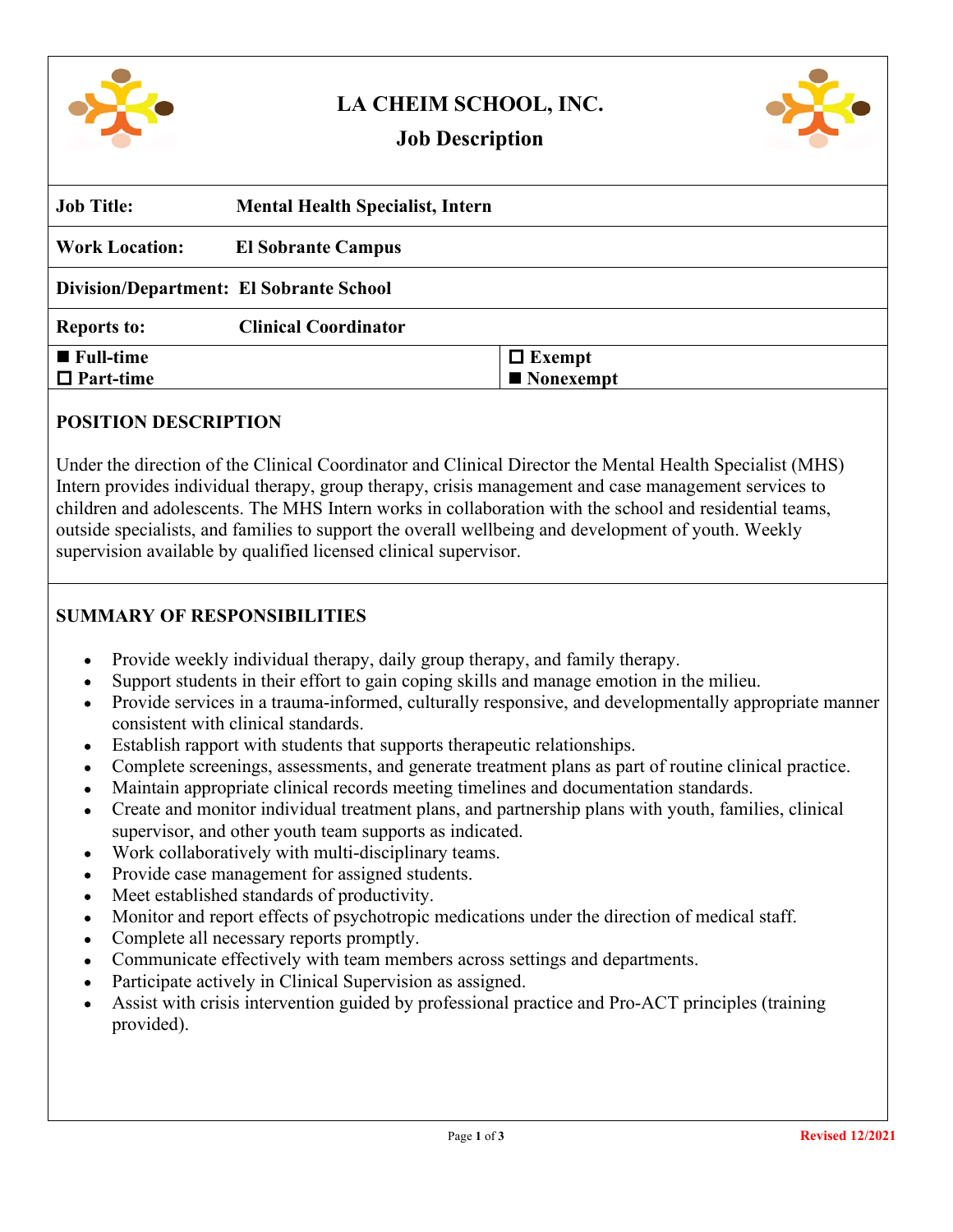## **ADDITIONAL RESPONSIBILITIES**

- Provide consultation to classroom staff, assist in establishing behavior expectations.
- Interact with students across the milieu as appropriate.
- Lead and attend team and staff meetings and trainings as scheduled.
- Facilitate conferences between students and staff to enhance student participation.
- Attend IEP meetings as scheduled.
- Maintain professional behavior and boundaries in all interactions with students, parents, and staff
- Employees are expected to be flexible and responsive to changes in the scope of duties.

#### **TRAINING**

La Cheim Staff participate in monthly relevant training provided through Relias.

#### **QUALIFICATIONS AND SKILLS**

- Licensed Eligible
- Valid California Driver's License
- Clearances of TB test, physical exam, FBI and DOJ, and other mandatory State/Federal requirements.
- Excellent written and verbal communication skills
- Ability to write and implement Behavior Treatment Plan
- Ability to effectively document provided services
- Ability to work in a fast-paced environment
- Must be a team player

#### **DESIRED QUALIFICATIONS**

- Good time management and organizational abilities
- Comfortable working with clients with severe mental illnesses
- Culturally sensitive and skillful at collaborating with a diverse population
- Steady, even temperament ability to project calmness and courtesy

#### **ADDITIONAL REQUIREMENTS**

• Maintains fixed and regular scheduled hours

#### **PHYSICAL REQUIREMENTS**

#### **The following is the extent of the specific activity required for this position:**

- Stairs climbing stairs up to  $50-100$  up to 2-4 hours, not continuously
- Sitting up to 2 hours, not continuously; standing up to 4 hours, not continuously
- Walking up to 2 hours, not continuously; bending over up to 1 hour, not continuously
- Crawling up to 0 hours; climbing up to 0 hours, reaching overhead up to a few minutes
- Crouching up to  $\frac{1}{2}$  hour, not continuously; kneeling up to a few minutes
- Balancing up to 0 hours; pushing or pulling up to a few minutes